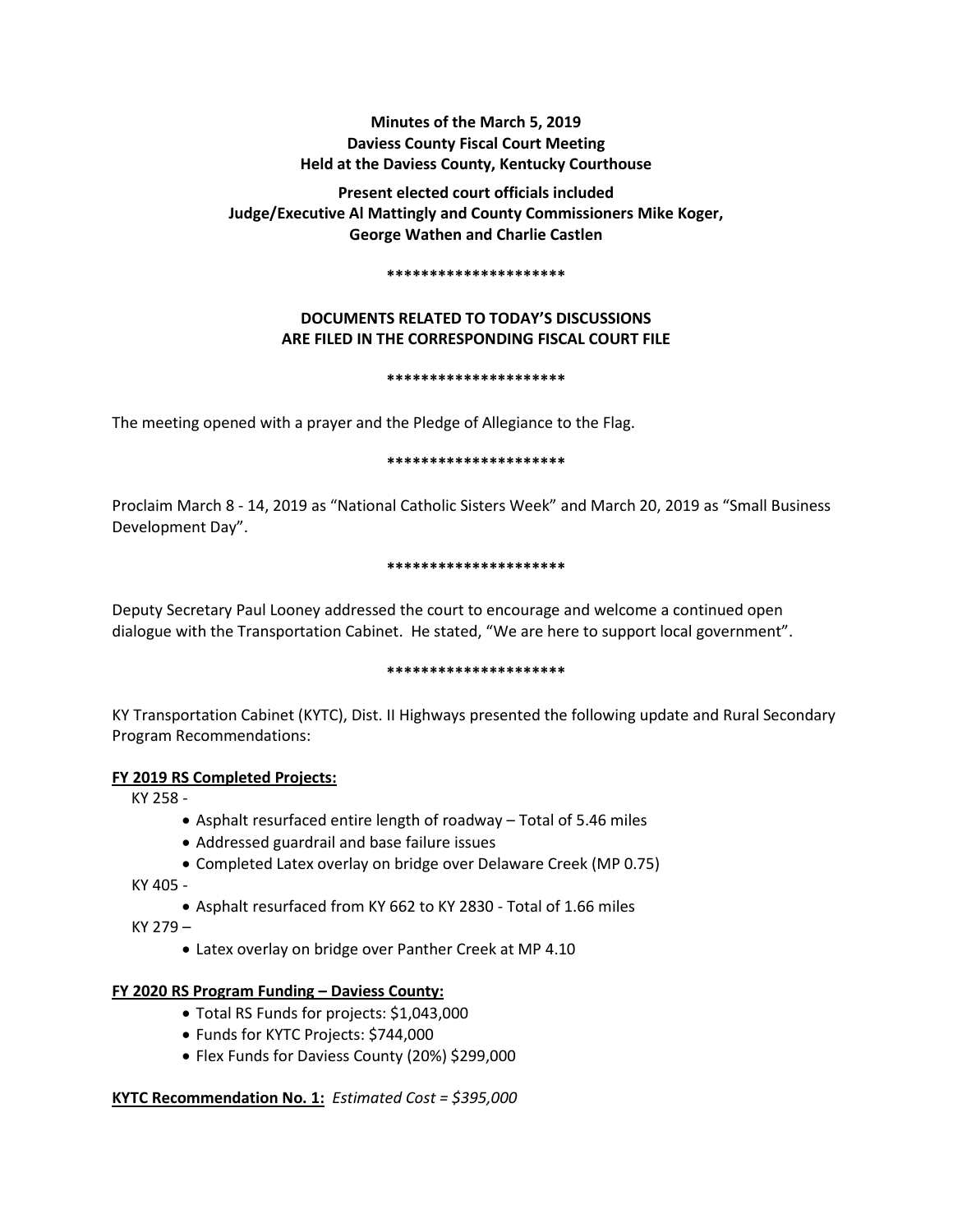KY 554 Asphalt Resurfacing (KY 81 (MP 4.82) to US 431 (MP 9.12)) – TOTAL LENGTH = 4.30 Miles Project details: Overlay entire roadway with 1 IN asphalt and address base failures

## **KYTC Recommendation No. 2:** *Estimated Cost = \$330,000*

 KY 405 Asphalt Resurfacing (Graves Lane (MP 2.83) to KY 662 (MP 5.07)) – TOTAL LENGTH = 2.21 Miles Project details: Overlay entire roadway with 1 IN asphalt, address base failures, and repair guardrail along Carpenters /Kingfisher Lake

**By a motion of Commissioner Castlen, seconded by Commissioner Wathen,** the court considered for approval; the above KYTC Recommendations for FY 2020 Rural Secondary Program.

Commissioner Koger spoke of a recent accident where a car went off the road along the long stretch from Owensboro to Petit on Hwy 431. He stated, "The car ended up in a water-filled ditch. Fortunately, no one was critically injured." He asked about plans to install guardrails along that portion of highway.

KYTC Engineer Matt West said his department would review that area for possible safety needs.

**Without further discussion, Judge/Executive Mattingly called for a vote on the motion. All members of the court voted in favor; motion passed.** 

### **\*\*\*\*\*\*\*\*\*\*\*\*\*\*\*\*\*\*\*\*\***

Minutes of the meeting were submitted to fiscal court members for review prior to today's meeting and on a motion of Commissioner Koger, seconded by Commissioner Castlen with all the Court concurring said Minutes were approved and signed.

### **\*\*\*\*\*\*\*\*\*\*\*\*\*\*\*\*\*\*\*\*\***

**By a motion of Commissioner Koger, seconded by Commissioner Wathen,** the court considered for approval; all Claims for all Departments.

**Without further discussion, Judge/Executive Mattingly called for a vote on the motion. All members of the court voted in favor; motion passed.** 

#### **\*\*\*\*\*\*\*\*\*\*\*\*\*\*\*\*\*\*\*\*\***

**By a motion of Commissioner Koger, seconded by Commissioner Wathen,** the court considered for approval; **Resolution 2-2019**: 2019/2020 KY PRIDE Grant: Composting.

**Without further discussion, Judge/Executive Mattingly called for a vote on the motion. All members of the court voted in favor; motion passed.** 

#### **\*\*\*\*\*\*\*\*\*\*\*\*\*\*\*\*\*\*\*\*\***

**By a motion of Commissioner Castlen, seconded by Commissioner Wathen,** the court considered for approval; **Resolution 3-2019**: 2019/2020 KY PRIDE Grant: Tox Away Day.

**Without further discussion, Judge/Executive Mattingly called for a vote on the motion. All members of the court voted in favor; motion passed.** 

**\*\*\*\*\*\*\*\*\*\*\*\*\*\*\*\*\*\*\*\*\***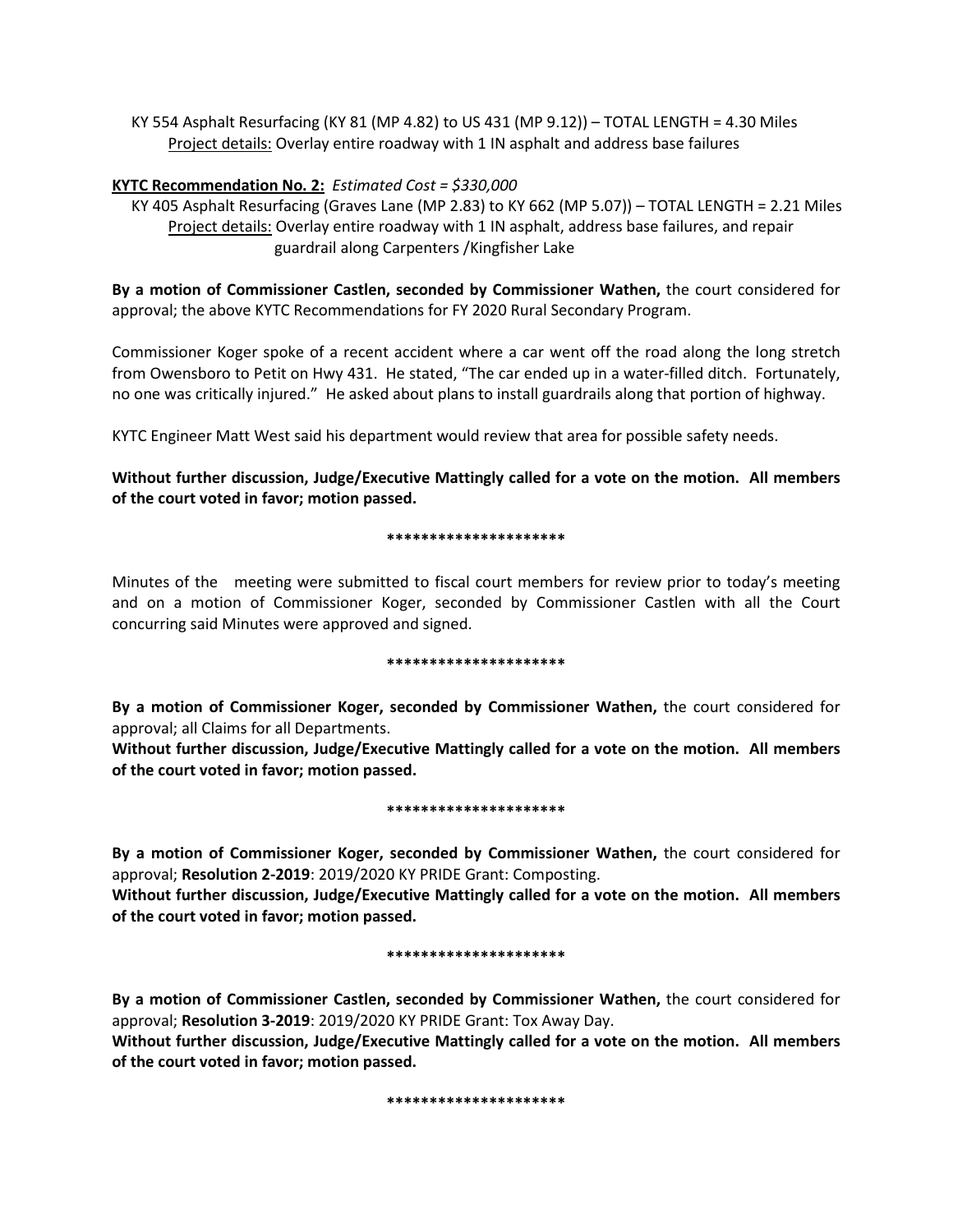**By a motion of Commissioner Wathen, seconded by Commissioner Castlen,** the court considered for approval; Hire Nathan Lanham and Warren Goetz as Public Works Temporary Summer Employees. **Without further discussion, Judge/Executive Mattingly called for a vote on the motion. All members of the court voted in favor; motion passed.** 

#### **\*\*\*\*\*\*\*\*\*\*\*\*\*\*\*\*\*\*\*\*\***

**By a motion of Commissioner Wathen, seconded by Commissioner Castlen,** the court considered for approval; Second Reading of KOC 620.52 (2019); 04-2019 - An Ordinance Relating to the Discontinuance of a Portion of Barton Avenue.

### **Comments:**

No comments received.

**Without further discussion, Judge/Executive Mattingly called for a vote on the motion. All members of the court voted in favor; motion passed.** 

### **\*\*\*\*\*\*\*\*\*\*\*\*\*\*\*\*\*\*\*\*\***

**By a motion of Commissioner Wathen, seconded by Commissioner Castlen,** the court considered for approval; Second Reading of KOC 620.53 (2019); 05-2019 - An Ordinance Relating to the Discontinuance of a Portion of Riverside Avenue.

## **Comments:**

No comments received.

**Without further discussion, Judge/Executive Mattingly called for a vote on the motion. All members of the court voted in favor; motion passed.** 

### **\*\*\*\*\*\*\*\*\*\*\*\*\*\*\*\*\*\*\*\*\***

**By a motion of Commissioner Koger, seconded by Commissioner Wathen,** the court considered for approval to Appoint; Becky Whitehead (13-2019) to the RWRA Board – TERM: 03/01/2019 – 07/01/2023.

**Without further discussion, Judge/Executive Mattingly called for a vote on the motion. All members of the court voted in favor; motion passed.** 

### **\*\*\*\*\*\*\*\*\*\*\*\*\*\*\*\*\*\*\*\*\***

First Reading of KOC 611.16 (2019); 06-2019 - An Ordinance Authorizing the Establishment of Assessment Warrants for the Pleasant View Estates Area.

### **Comments:**

No comments received.

**\*\*\*\*\*\*\*\*\*\*\*\*\*\*\*\*\*\*\*\*\***